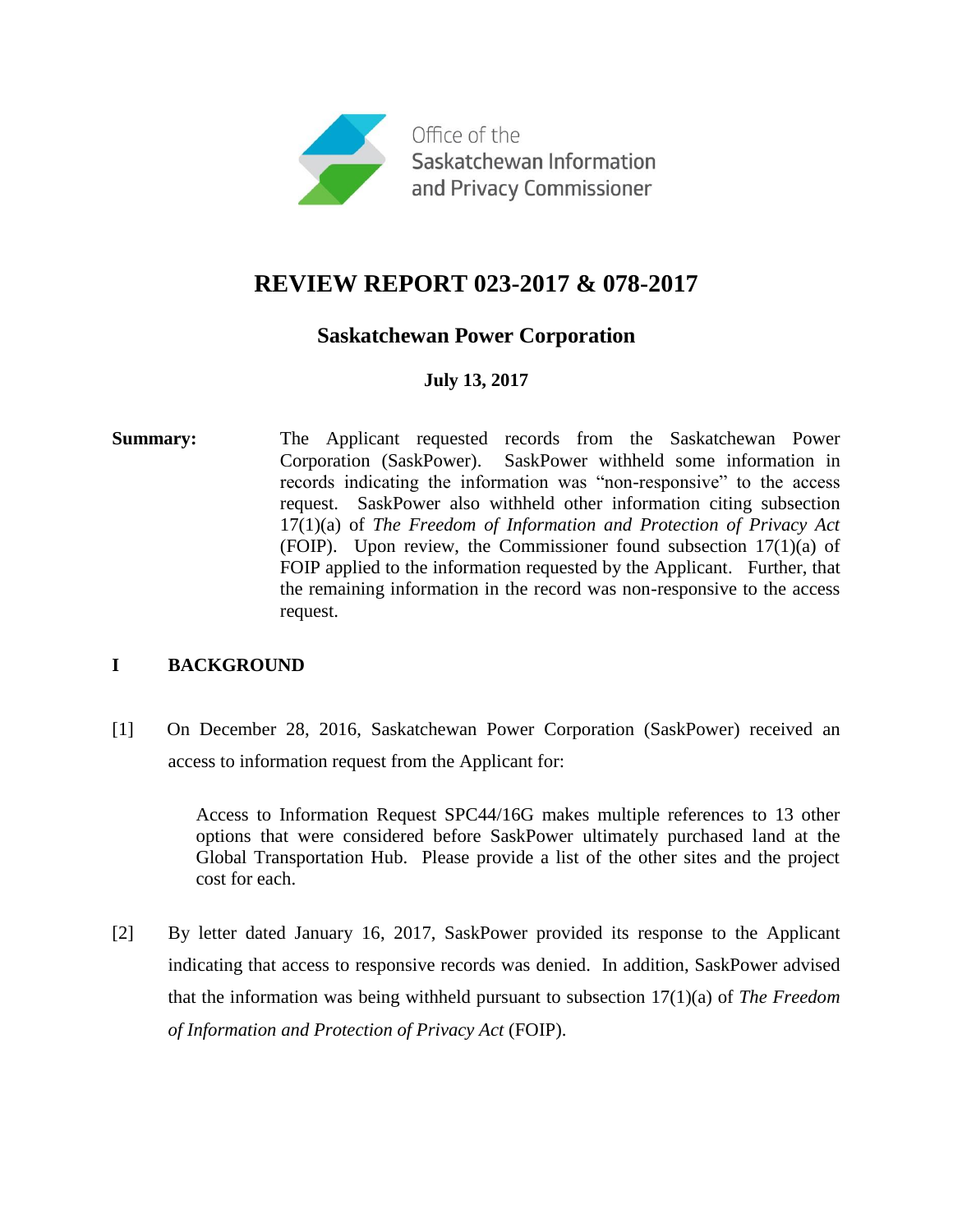- [3] On February 7, 2017, my office received a Request for Review from the Applicant, in which he disagreed with SaskPower's application of the above provision.
- [4] On February 7, 2017, my office notified SaskPower and the Applicant of my office's intent to conduct a review and invited all parties to provide submissions. My office also requested SaskPower provide my office with a copy of the record.
- [5] On March 2, 2017, my office received a copy of the record from SaskPower along with its submission. My office noted that the record provided to my office was entirely severed except for a small portion in which SaskPower applied subsection 17(1)(a) of FOIP. The remaining record was marked as non-responsive. My office also noted that SaskPower did not indicate in its January 16, 2017 response to the Applicant that it was also withholding information as non-responsive. On April 13, 2017, my office contacted the Applicant who indicated he did not know there was information withheld as nonresponsive. The Applicant indicated he would like the issue of non-responsive also addressed in the review.
- [6] On April 19, 2017, my office opened a second review file (078-2017) and provided notification to SaskPower that my office would also be reviewing the application of nonresponsive and requested that an unsevered version of the record be provided to my office along with SaskPower's submission in support of its application of non-responsive. On May 10, 2017, my office received these materials from SaskPower.

#### **II RECORDS AT ISSUE**

[7] The record consists of two documents totalling 27 pages. Both documents are decision items. The first one is 10 pages. The second one is 17 pages. SaskPower applied subsection  $17(1)(a)$  of FOIP to information that is repeated in both decision items which totals three pages. The remainder of both documents was severed as non-responsive.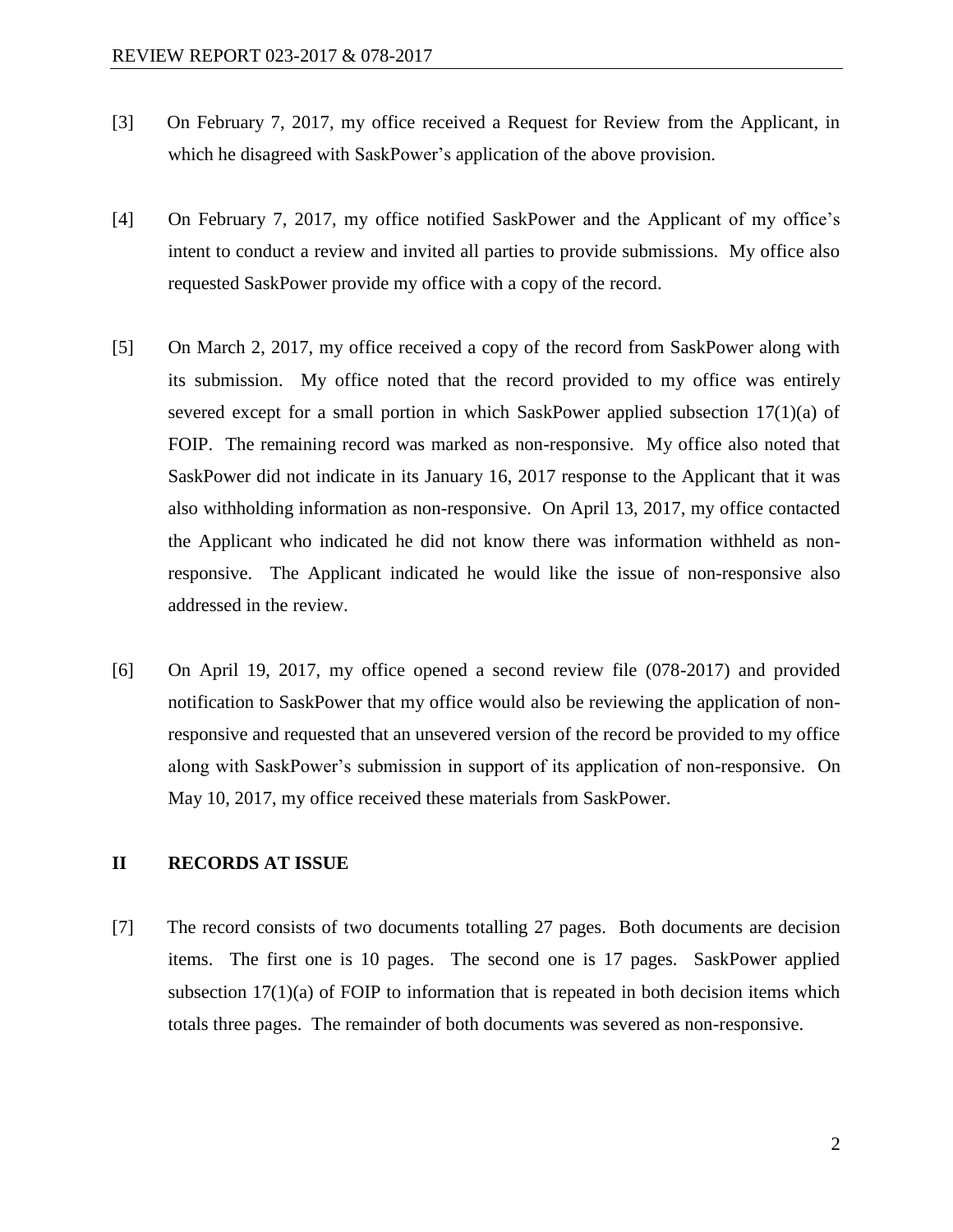#### **III DISCUSSION OF THE ISSUES**

[8] SaskPower is a "government institution" pursuant to subsection  $2(1)(d)(ii)$  of FOIP.

#### **1. Did SaskPower properly apply subsection 17(1)(a) of FOIP?**

[9] Subsection 17(1)(a) of FOIP is a discretionary exemption and provides as follows:

**17**(1) Subject to subsection (2), a head may refuse to give access to a record that could reasonably be expected to disclose:

- (a) advice, proposals, recommendations, analyses or policy options developed by or for a government institution or a member of the Executive Council;
- [10] This exemption is meant to allow for candor during the policy-making process, rather than providing for non-disclosure of all forms of advice or all records related to the advice. All three parts of the following test must be met in order for subsection  $17(1)(a)$ of FOIP to be found to apply:
	- 1. Does the information qualify as advice, proposals, recommendations, analyses or policy options?
	- 2. The advice, recommendations, proposals, analyses and/or policy options must:
		- i) be either sought, expected, or be part of the responsibility of the person who prepared the record; and
		- ii) be prepared for the purpose of doing something, for example, taking an action or making a decision; and
		- iii) involve or be intended for someone who can take or implement the action.
	- 3. Was the advice, recommendations, analyses and/or policy options developed by or for the public body?
- [11] SaskPower applied subsection 17(1)(a) of FOIP to information on a chart on page 5 of the first decision item and the same chart repeated on pages 6 and 7 of the second decision item.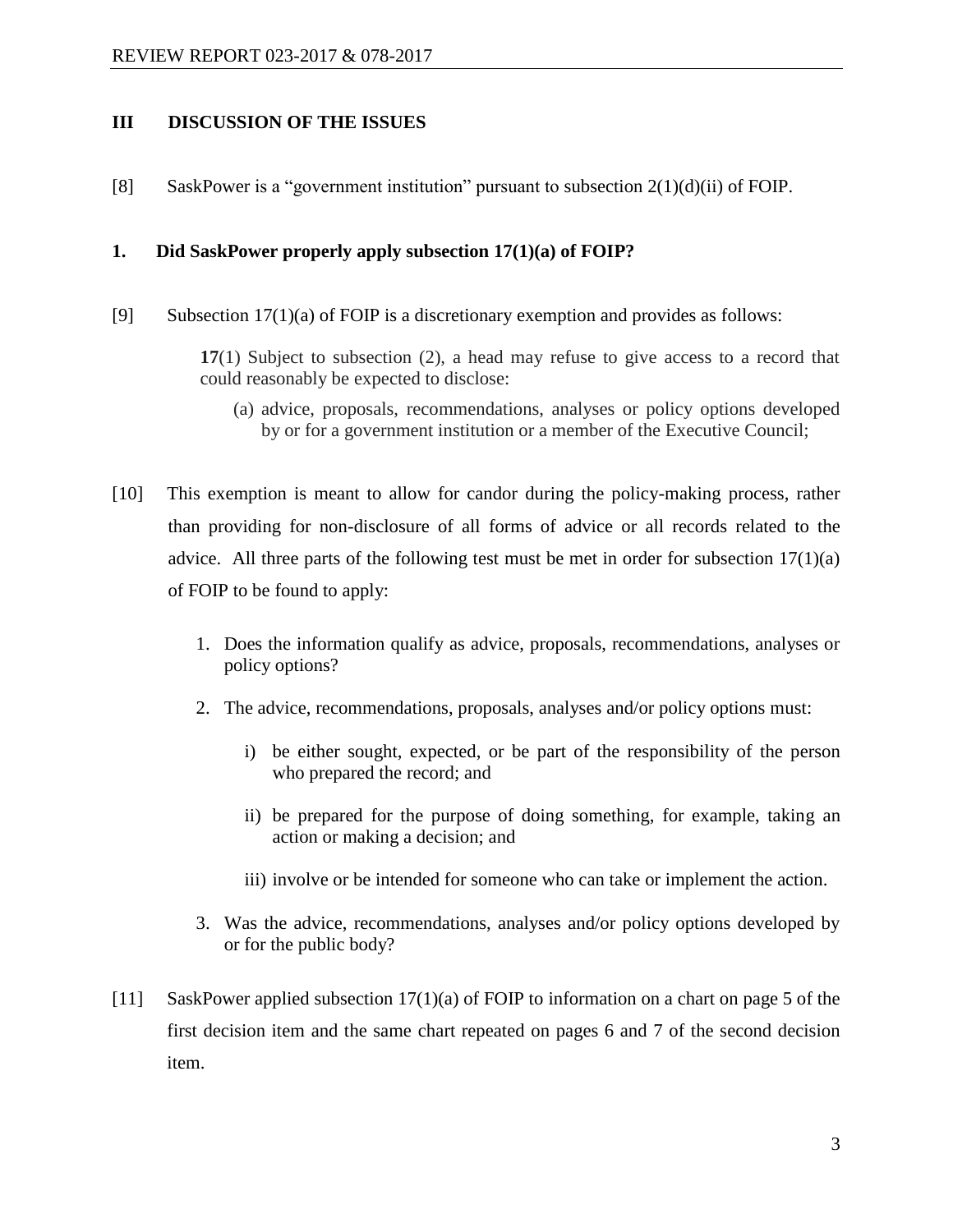## *1. Does the information qualify as advice, proposals, recommendations, analyses or policy options?*

- [12] In its submission, SaskPower asserted that the list of sites and prices was advice, proposals, recommendations, analyses and/or policy options.
- [13] *Advice* includes the analysis of a situation or issue that may require action and the presentation of options for future action, but not the presentation of facts. Advice has a broader meaning than recommendations.
- [14] *Recommendations* relate to a suggested course of action as well as the rationale for a suggested course of action. Recommendations are generally more explicit and pointed than advice.
- [15] *Proposals, analyses and policy options* are closely related to advice and recommendations and refer to the concise setting out of the advantages and disadvantages of particular courses of action.
- [16] Therefore, advice is the course of action put forward, while analyses refers to the examination and evaluation of relevant information that forms, or will form, the basis of the advice, recommendations, proposals, and policy options as to a course of action.
- [17] In its submission, SaskPower asserted that the tables that present the list of options for the logistics warehouse complex is a financial, safety and regulatory analysis of the recommendations and the alternatives for the purchase of land for the development.
- [18] In his submission, the Applicant asserted that a list of sites and prices, devoid of any analysis, advice or recommendation, clearly qualifies as a presentation of facts and therefore, the use of this exemption is inappropriate. Further, he argued that in Review Report 042-2015, I found that Excel Workbooks that contained only raw numerical data did not qualify as advice because there was no written context setting out the advantages or disadvantages or references to any particular course of action. Further, that I found in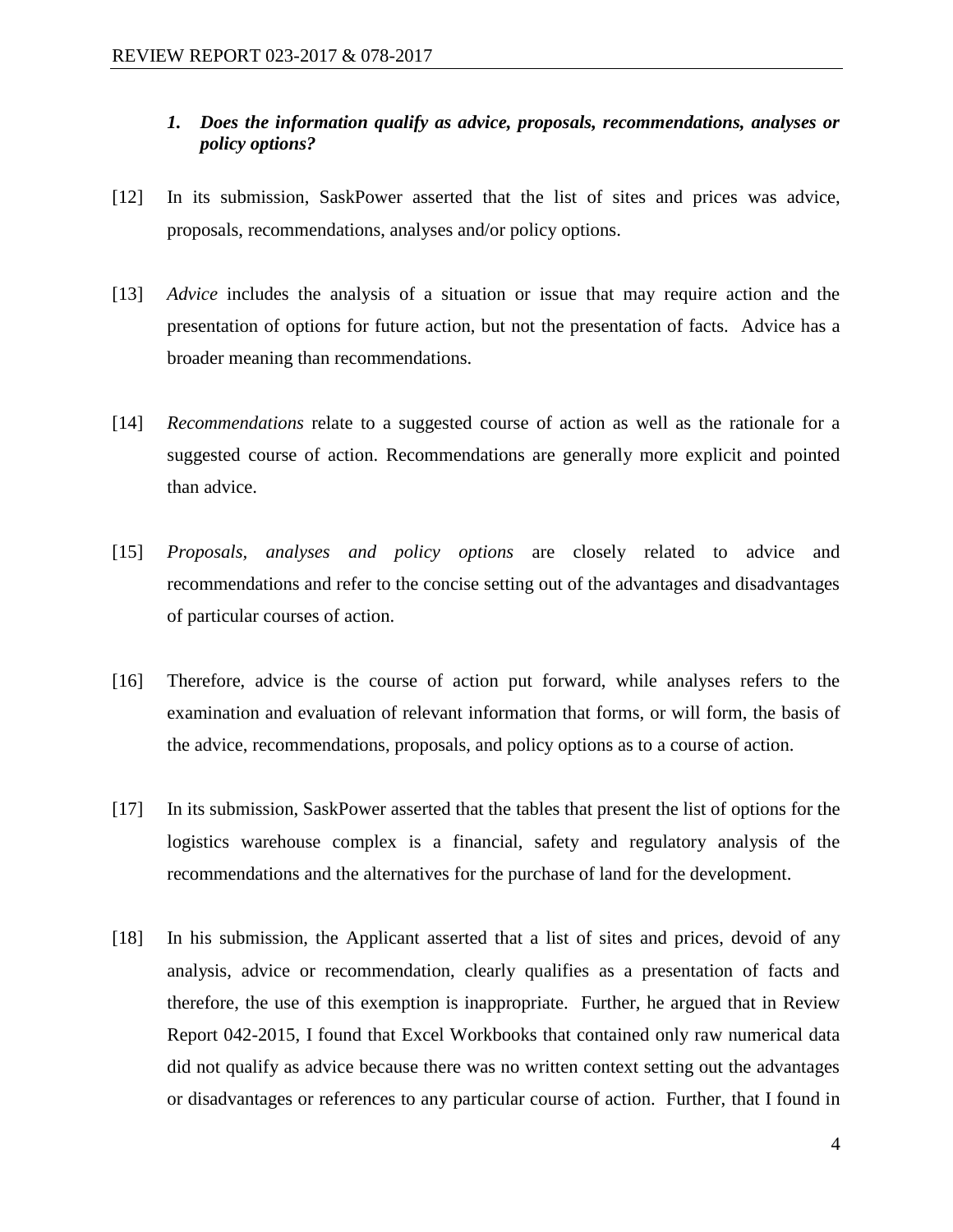that Review Report that the provision is meant to protect actual advice, not the information that is used to formulate the advice. Therefore, he asserted that a list of sites and costs may inform advice, but it is not itself advice  $-$  it is simply a presentation of facts.

- [19] SaskPower asserted that the list of sites and prices represents the results of financial analysis, on the construction of the logistics warehouse at various potential locations, required to support a decision. Further, it asserted that it is an estimate of costs that are based on a series of high-level assumptions that are subject to change. By comparison, it is not a list of the asking price of alternative properties that could have been purchased, which would have been factual information.
- [20] I am persuaded by SaskPower's arguments. Therefore, based on a review of the record and SaskPower's submission, I find that the list of sites and prices constitutes analyses. The first part of the test has been met.
	- *2. The advice, recommendations, proposals, analyses and/or policy options must:* 
		- *i) be either sought, expected, or be part of the responsibility of the person who prepared the record; and*
		- *ii) be prepared for the purpose of doing something, for example, taking an action or making a decision; and*
		- *iii) involve or be intended for someone who can take or implement the action.*
- [21] SaskPower asserted that the decision items, which contain the list of sites and prices, were sought, expected and part of the responsibility of the person who prepared the decision items. SaskPower explained that the decision items were prepared by the Acting Manager of Properties and Facilities Management and submitted by the Chief Commercial Officer. Further, it submitted that the decision items were prepared for the purpose of providing the members of the Audit and Finance Committee of the Board and the Board of Directors with advice, recommendation and analyses necessary for them to consider and approve the recommendation or consider one of the alternative options listed.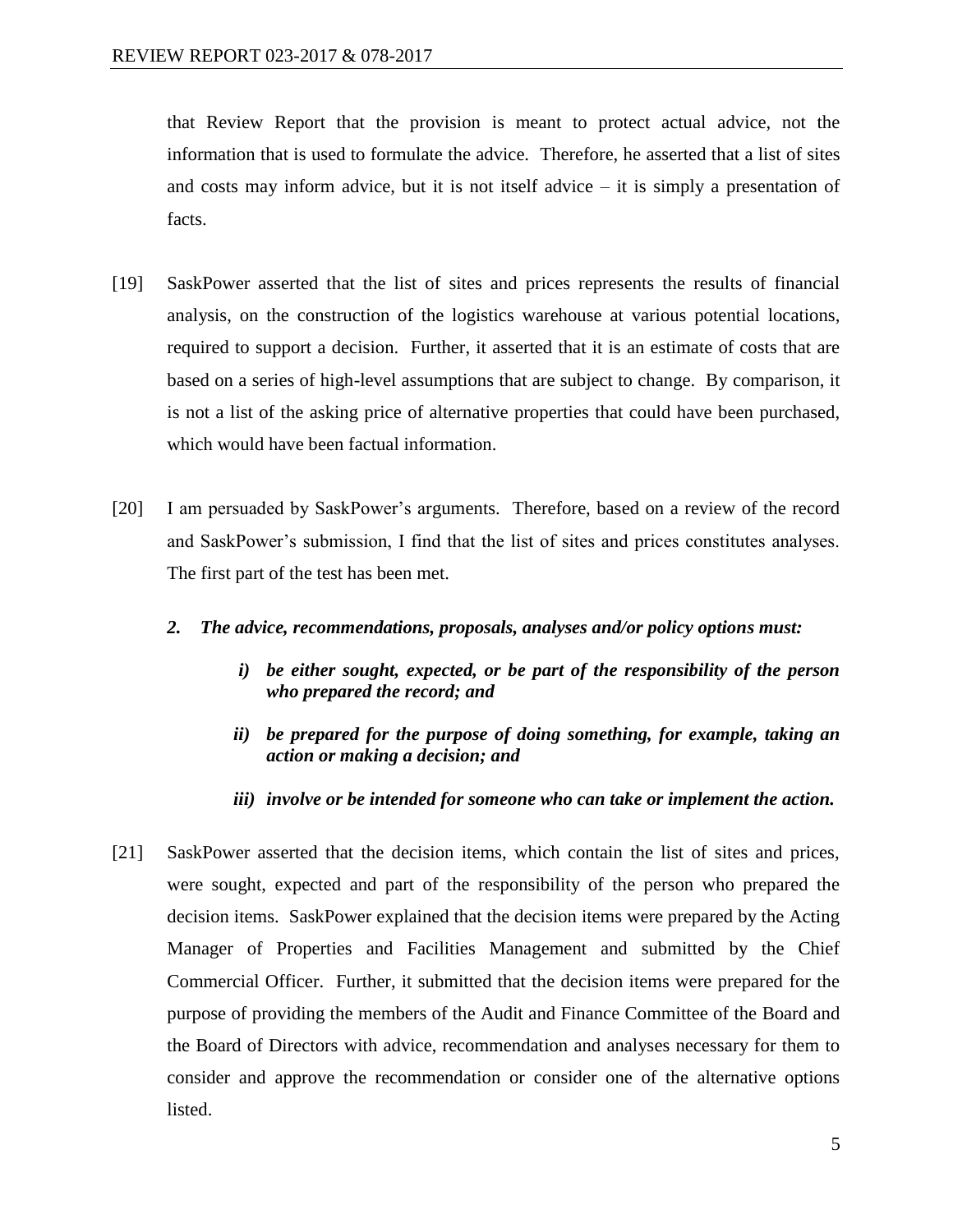[22] Based on the face of the record and SaskPower's submission, it is clear the second part of the test is met.

# *3. Was the advice, recommendations, analyses and/or policy options developed by or for the public body?*

- [23] For information to be developed by or for a public body, the person developing the information should be an official, officer or employee of the public body, be contracted to perform services, be specifically engaged in an advisory role (even if not paid), or otherwise have a sufficient connection to the public body. The role of the individuals involved should be explained by the public body.
- [24] In its submission, SaskPower submitted that the decision items were developed by and for SaskPower.
- [25] On the face of the record, it is clear that this is the case. The decision items indicated that they were presented to the SaskPower Audit and Finance Committee and the Board of Directors. The decision items have a signature line for the Chief Commercial Officer and indicate they were prepared by the Acting Manager, Properties and Facilities Manager. I am satisfied that the third part of the test has been met.
- [26] In conclusion, as all parts of the test have been met, I find that subsection  $17(1)(a)$  of FOIP was appropriately applied to the list of sites and prices.

#### **2. Is the remainder of the information in the records responsive to the access request?**

- [27] When a public body receives an access to information request, it must determine what information is responsive to the access request.
- [28] *Responsive* means relevant. The term describes anything that is reasonably related to the request. It follows that any information or records that do not reasonably relate to an Applicant's request will be considered "not-responsive". The Applicant's access request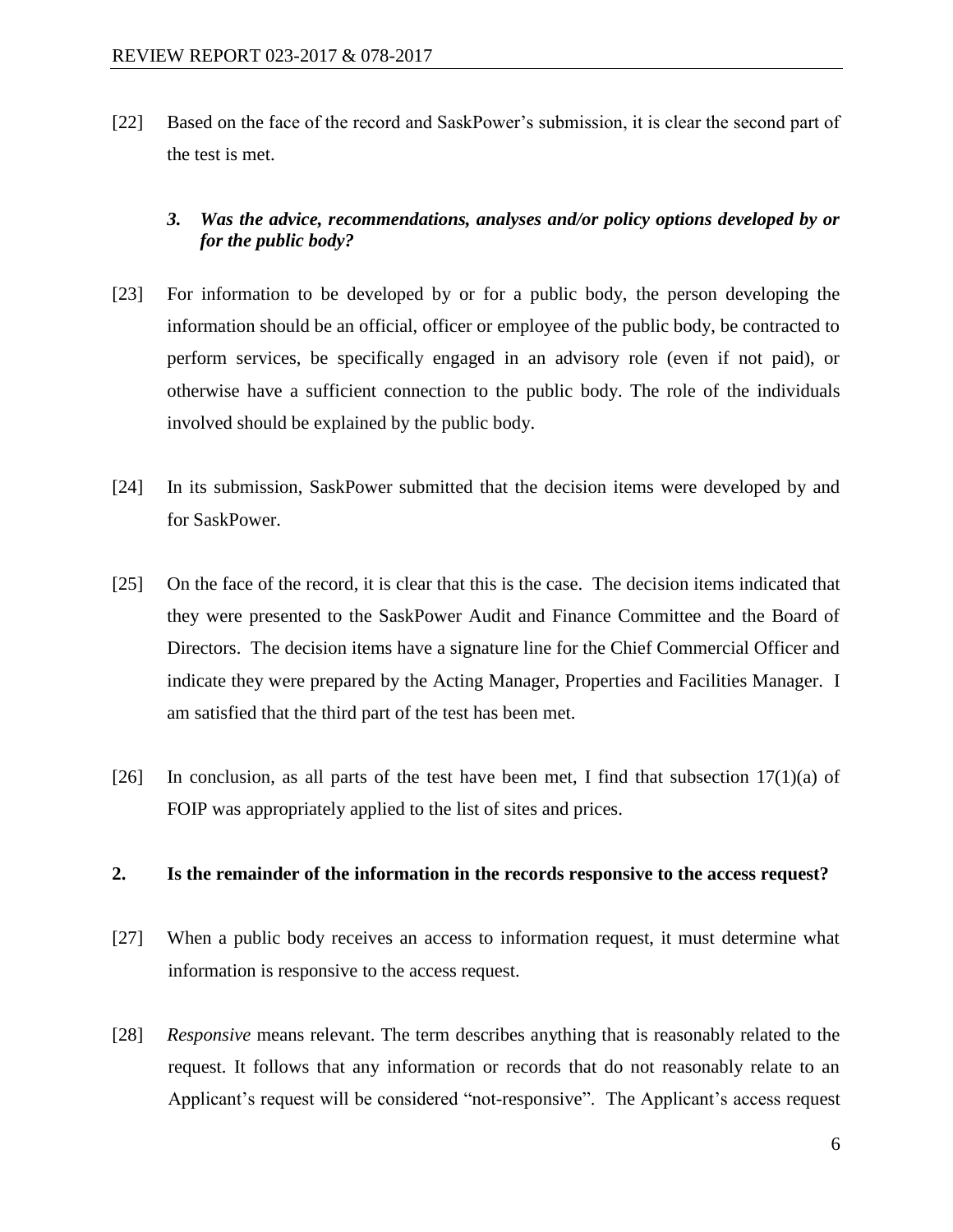itself sets out the boundaries of relevancy and circumscribes the records or information that will ultimately be identified as being responsive.

- [29] A public body can sever information as non-responsive only if the Applicant has requested specific information, such as his or her own personal information. The public body may treat portions of a record as non-responsive if they are clearly separate and distinct and not reasonably related to the access request.
- [30] The purpose of FOIP is best served when a government institution adopts a liberal interpretation of a request. If a government institution has any doubts about its interpretation, it has a duty to assist the Applicant by clarifying or reformulating it.
- [31] As noted earlier, the Applicant's request was for:

Access to Information Request SPC44/16G makes multiple references to 13 other options that were considered before SaskPower ultimately purchased land at the Global Transportation Hub. Please provide a list of the other sites and the project cost for each.

- [32] SaskPower submitted that the Applicant's request was very particular in the scope of the request to render the balance of the record non-responsive. Further, it submits that the responsive parts of the decision items are the tables that present the list of options for the logistics warehouse complex together with their costs. SaskPower argues that the Applicant requested a list of the 13 sites that were considered before purchasing the land at the Global Transportation Hub (GTH) and the projected cost of each, which is exactly what the tables in the decision item are.
- [33] Upon review of the information in the decision items they do not appear to be responsive to the Applicant's request. The Applicant was specific in that he was seeking a list and project cost for the 13 other options that were considered by SaskPower. The chart lists the 13 other options and the cost. Therefore, I find that the information is non-responsive to the Applicant's access request.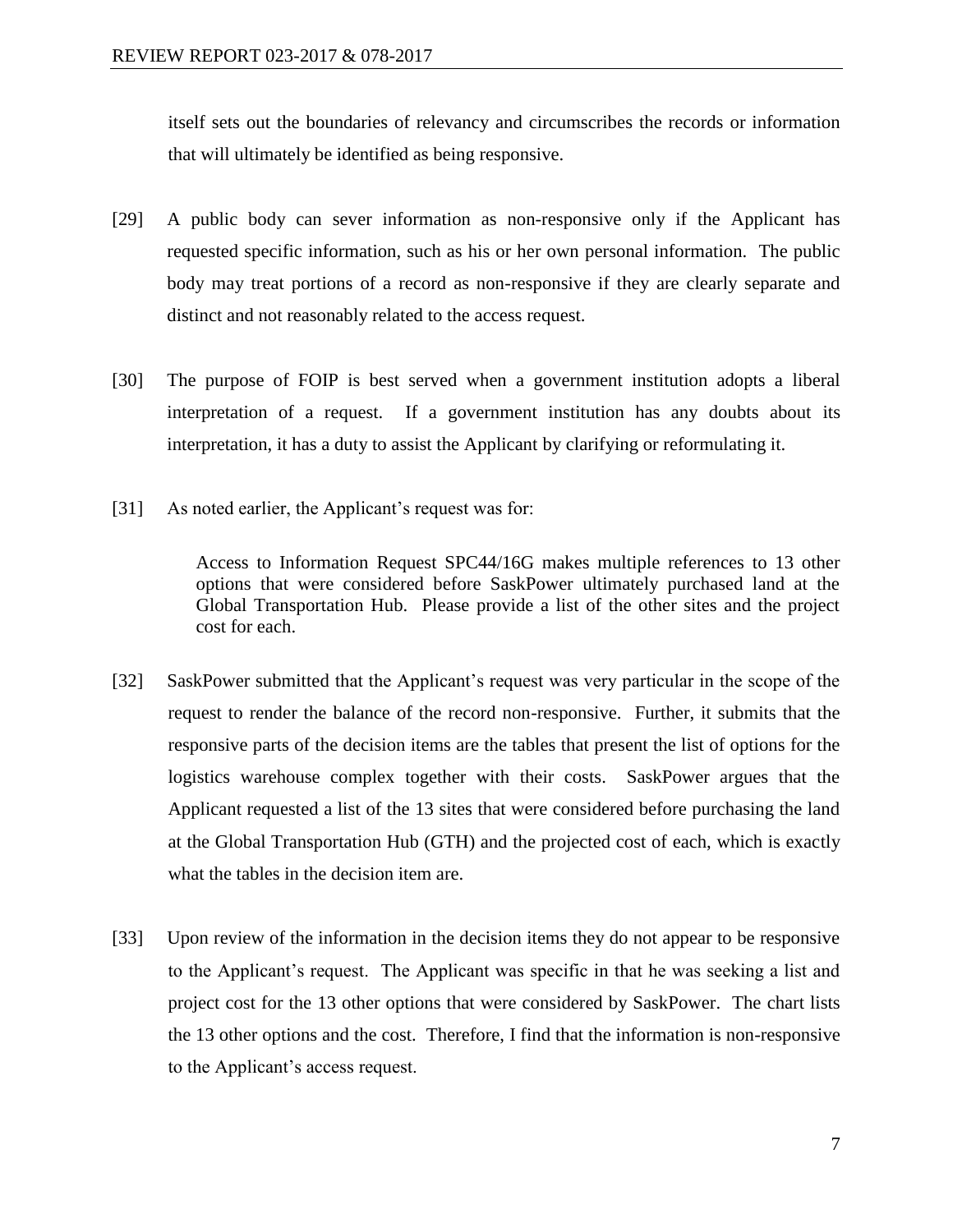- [34] It is necessary to address a couple of the arguments raised in SaskPower's submission. It asserted that the Applicant does not have an unfettered right to a review by the Commissioner and the Commissioner must first be satisfied that there are reasonable grounds to review. SaskPower argued that there were not reasonable grounds to review whether the entirety of the decision items were responsive records to the specific access request and it was not necessary to use "non-responsive" in its section 7 response to the Applicant.
- [35] An Applicant is entitled to records upon request. Section 5 of FOIP provides the right of access to records as follows:

**5** Subject to this Act and the regulations, every person has a right to and, on an application made in accordance with this Part, shall be permitted access to **records**  that are in the possession or under the control of a government institution.

[emphasis added]

- [36] Where access to a record is refused, the public body must set out the reason for the refusal and identify the specific provision of FOIP on which refusal is based (see subsection  $7(2)(d)$  of FOIP). There is no explicit authority in FOIP to redact records as non-responsive. However, it has been the practice of this office thus far, to accept the application of non-responsive by public bodies. Despite this, there have been several cases where, upon review, my office has found that information taken out of a record as non-responsive was indeed responsive (e.g. Review Reports 016-2014, 110-2015, 112- 2015 and 061-2017).
- [37] The Newfoundland and Labrador Commissioner recently issued an update regarding the Newfoundland & Labrador OIPC's position on non-responsive redactions stating:

There is no explicit authority in *ATIPPA, 2015* to redact records as non-responsive. At one point a significant number of Canadian jurisdictions permitted redactions of non-responsive material. This is now the minority view. As an example, see the decision of Nova Scotia's Commissioner (2016 NSFOIPOP 10, [https://www.canlii.org/en/ns/nsfoipop/doc/2016/2016nsoipc10/2016nsoipc10.html\)](https://www.canlii.org/en/ns/nsfoipop/doc/2016/2016nsoipc10/2016nsoipc10.html) rejecting non-responsive redactions entirely: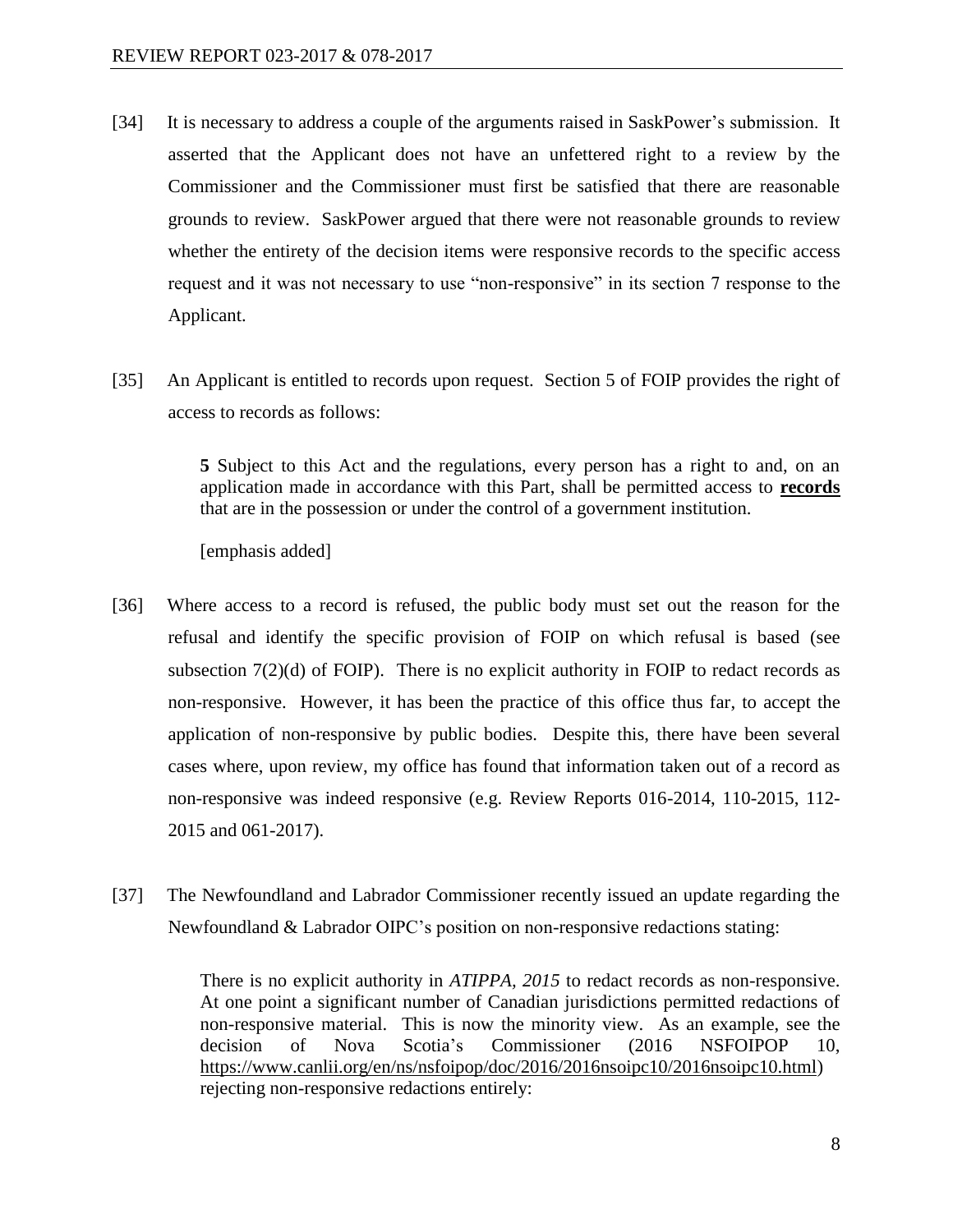In my opinion, providing an applicant with a complete copy of a record subject only to limited and specific exemptions, even if this means providing what the public body views as "out of scope" or "not responsive" information is entirely consistent with the purposes of FOIPOP. Access to "all government information" is how FOIPOP achieves its purposes of facilitating informed public participation in policy formulation, ensuring fairness in government decision-making and permitting the airing and reconciliation of divergent views. In addition, such an approach gives meaning to the Court's decision in O'Connor that FOIPOP is deliberately more generous to its citizens and is intended to give the public greater access to information than might otherwise be contemplated in the other provinces and territories in Canada.

In contemplating whether my office needs to reevaluate its position, questionable, excessive and/or inappropriate employment of non-responsive redactions may necessitate that exercise.

- [38] Currently, my office accepts the application of non-responsive to information in records. However, that practice may need to be reconsidered if its application by public bodies is counter to the purposes of the legislation.
- [39] In conclusion, there are reasonable grounds to review this issue. According to the Applicant, SaskPower did not provide him with a copy of the record when it responded to his access request. In addition, SaskPower's section 7 response to the Applicant did not indicate it was also withholding information as non-responsive. Such a practice is not transparent and undermines the purposes of FOIP. Further, it places the Applicant in an unfair position when it comes to requesting a review by my office. In the interest of fairness and transparency, best practice is to indicate when information in a record is being withheld as non-responsive and to give reasons why. This was recommended in my Review Report 061-2017. Finally, for the reasons above, I will review the application of non-responsive when requested to do so by Applicants.
- [40] I recommend SaskPower amend its policy and procedures so that in its section 7 letters to Applicants it indicates when records are being withheld as non-responsive or information is being severed as non-responsive and give reasons why.